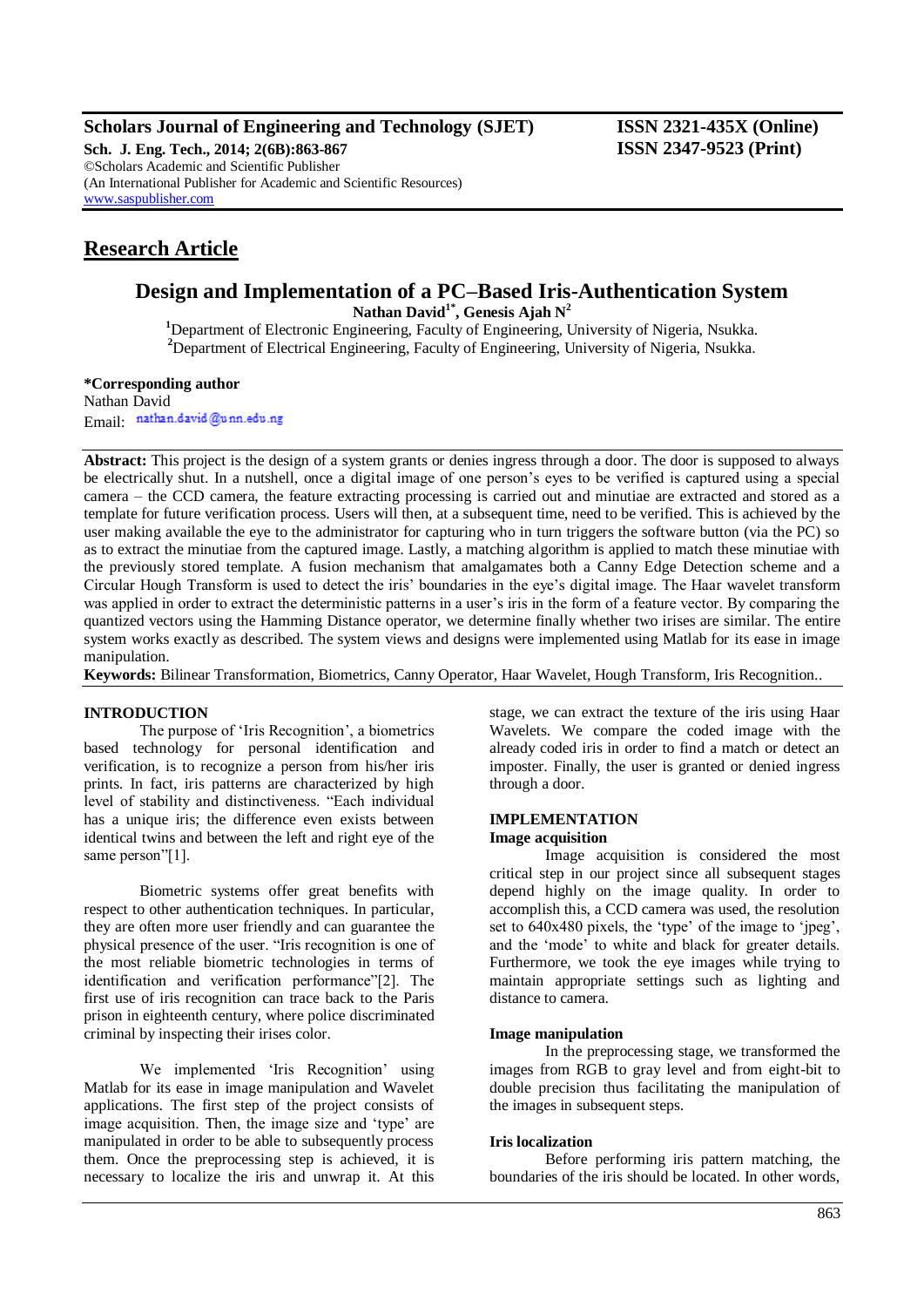it is necessary to "detect the part of the image that extends from inside the limbus (the border between the sclera and the iris) to the outside of the pupil" [1]. This is done by determining the outer edge by first downsampling the images by a factor of 4, to enable a faster processing delay, using a Gaussian Pyramid. The Canny operator was applied with the default threshold value given by Matlab, to obtain the gradient image. Next, we apply a Circular summation which consists of summing the intensities over all circles, by using three nested loops to pass over all possible radii and center coordinates. The circle with the biggest radius and highest summation corresponds to the outer boundary. The center and radius of the iris in the original image are determined by rescaling the obtained results.



**Fig-1: Localization of iris**

After having located the outer edge, we next need to find the inner one which is difficult because it is not quite discernable by the Canny operator especially for dark-eyed people. Therefore, after detecting the outer boundary, we test the intensity of the pixels within the iris. Depending on this intensity, the threshold of the Canny is chosen. If the iris is dark, a low threshold is used to enable the Canny operator mark out the inner circle separating the iris from the pupil. If the iris is light colored, such as blue or green, then a higher threshold is utilized. "The pupil center is shifted by up to 15% from the center of the iris and its radius is not greater than 0.8 or lower than 0.1 of the radius of the iris"[3]. This means that processing time, dedicated to the search of the center of the pupil of this part is relatively small. Hence, instead of searching a downsample version of the iris, we searched the original one to gain maximum accuracy. Thus we have determined the boundaries of the iris as shown in Figure 1 and we can then manipulate this zone to characterize each eye.

#### **Mapping**

After determining the limits of the iris in the previous phase, the iris should be isolated and stored in

a separate image. The factors that we should watch out for are the possibility of the pupil dilating and appearing of different size in different images. For this purpose, we begin by changing our coordinate system by unwrapping the lower part of the iris (lower 180 degrees) and mapping all the points within the boundary of the iris into their polar equivalent (Figures  $2 \& 3$ ). The size of the mapped image is fixed (100x402 pixels) which means that we are taking an equal amount of points at every angle. Therefore, if the pupil dilates the same points will be picked up and mapped again which makes our mapping process stretch invariant. When unwrapping the image, we make use of the bilinear transformation to obtain the intensities of the points in the new image. "The intensities at each pixel in the new image are the result of the interpolation of the grayscales in the old image"[4].



**Fig- 2: Original image**



**Figure 3: Iris isolated image**

#### **Feature extraction**

"One of the most interesting aspects of the world is that it can be considered to be made up of patterns. A pattern is essentially an arrangement. It is characterized by the order of the elements of which it is made, rather than by the intrinsic nature of these elements"[4]. This definition summarizes our purpose in this part. In fact, this step is responsible of extracting the patterns of the iris taking into account the correlation between adjacent pixels. After performing lots of research and analysis about this topic, we decided to use wavelets transform, and more specifically the "Haar Transform". The Haar wavelet is illustrated in Figure 4.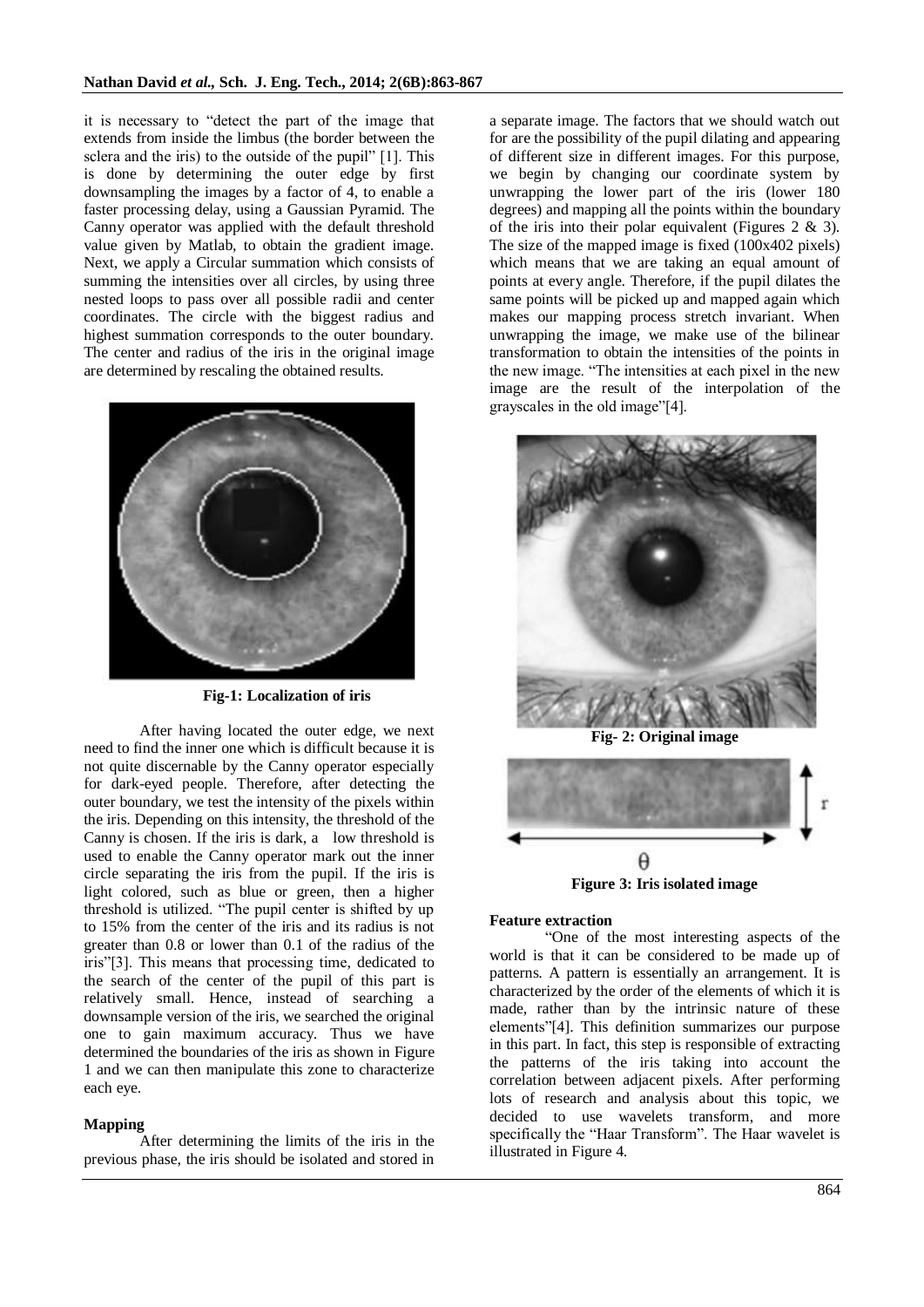

**Fig-4: Haar Wavelet**

#### **Haar Wavelets**

Most previous implementations have made use of Gabor wavelets to extract the iris patterns. But, since we are very keen on keeping our total computation time as low as possible, we decided that building a neural network especially for this task would be too time consuming and selecting another wavelet would be more appropriate.

A 5-level wavelet tree showing all detail and approximation coefficients of one mapped image is obtained from the mapping part. The mapped image is of size 100x402 pixels and can be decomposed using the Haar wavelet into a maximum of five levels. These levels are  $cD1^h$  to  $cD5^h$  (horizontal coefficients),  $cD1^v$ to cD1<sup>v</sup> (vertical coefficients), cD1<sup>d</sup> to cD1<sup>d</sup> (diagonal coefficients).

We must now pick up the coefficients that represent the core of the iris pattern. Therefore those that reveal redundant information should be eliminated. In fact, looking closely at Figure 5 it is obvious that the patterns in cD $I<sup>h</sup>$ , cD $2<sup>h</sup>$ , cD $3<sup>h</sup>$ , cD $4<sup>h</sup>$  are almost the same and only one can be chosen to reduce redundancy.



**Figure 5: Diagram for organizing a feature vector**

Since  $cD4^h$  repeats the same patterns as the previous horizontal detail levels and it is the smallest in size, then we can take it as a representative of all the information the four levels carry. The fifth level does not contain the same textures and should be selected as a whole. In a similar fashion, only the fourth and fifth vertical and diagonal coefficients can be taken to express the characteristic patterns in the iris-mapped image. Thus we can represent each image applied to the Haar wavelet as the combination of six matrices:

- $\bullet$  $_{cD}4^{\text{h}}$ and  $_{cD}5^{\text{h}}$
- $\bullet$  $_{cD}4$ <sup>v</sup>and  $cD5$ <sup>v</sup>
- $\bullet$  $_{cD}4$ <sup>d</sup>and  $cD_5$ <sup>d</sup>

"All these matrices are combined to build one single vector characterizing the iris patterns. This vector is called the feature vector" [5]. Since all the mapped

images have a fixed size of 100x402, then all images will have a fixed feature vector. In our case, this vector has a size of 702 elements. This means that it has been a success in reducing the feature vector of Daugman who uses a vector of 1024 elements [6]. This difference can be explained by the fact that he always maps the whole iris even if some part is occluded by the eyelashes, while we map only the lower part of the iris obtaining almost half his feature vector's size.

#### **Binary Coding Scheme**

It is very important to represent the obtained vector in a binary code because it is easier to find the difference between two binary code-words than between two number vectors. In fact, Boolean vectors are always easier to compare and to manipulate. In order to code the feature vector we first observed some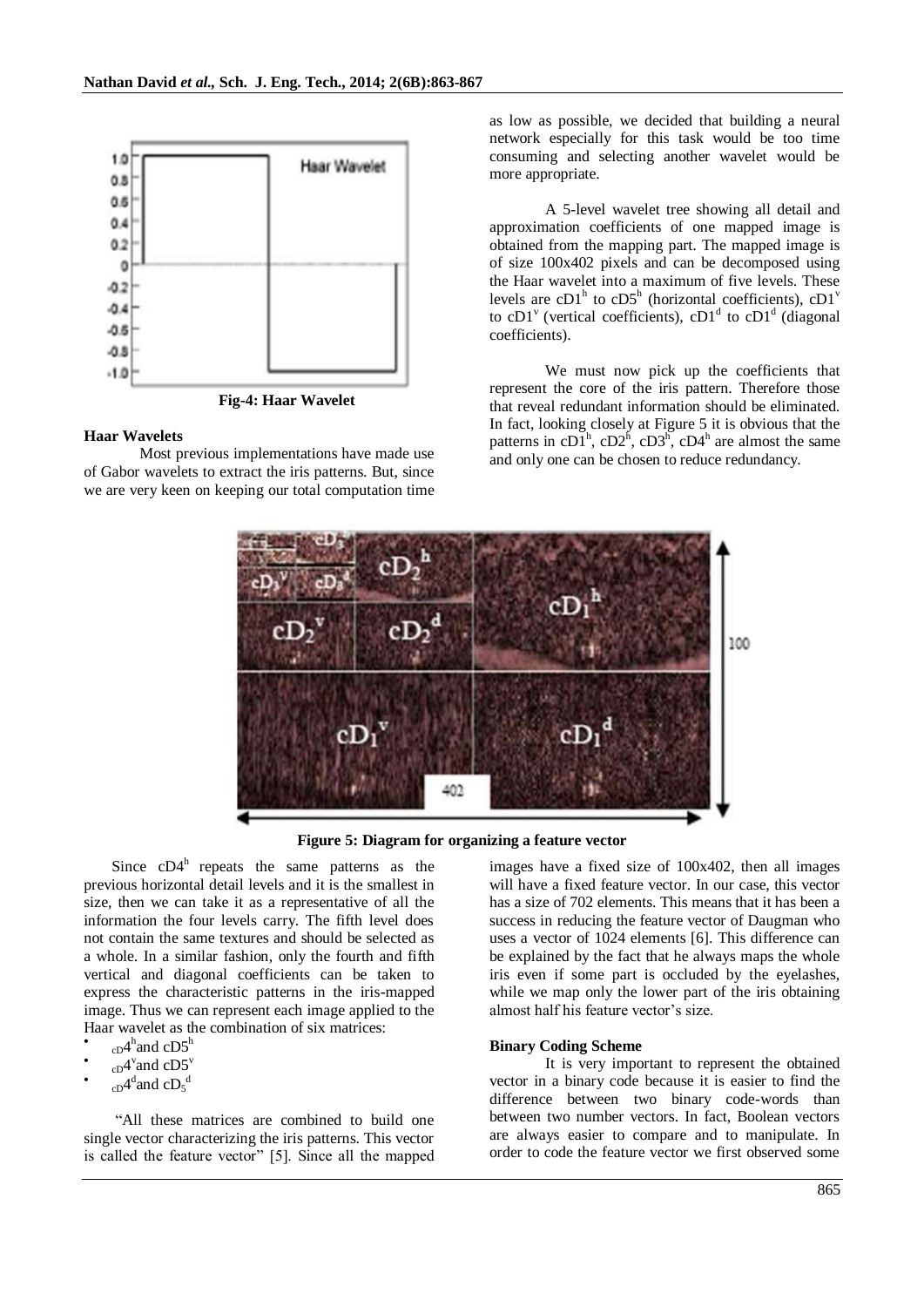of its characteristics. We found that all the vectors that we obtained have a maximum value that is greater than 0 and a minimum value that is less than 0. Moreover, the mean of all vectors varied slightly between -0.08 and -0.007 while the standard variation ranged between 0.35 and 0.5. If "Coef" is the feature vector of an image than the following quantization scheme converts it to its equivalent code-word:

· If Coef( i ) >= 0 then Coef( i ) =1 -------------------eq-1 · If Coef( i ) < 0 then Coef( i ) = 0

The next step is to compare two code-words to find out if they represent the same person or not.

#### **Test of statistical independence**

This test enables the comparison of two iris patterns. "This test is based on the idea that the greater the Hamming distance between two feature vectors, the greater the difference between them. Two irises are determined whether from the same class by comparing the similarity between their corresponding feature vectors"[3]. Inspired by the matching scheme of Daugman, the binary Hamming distance is used as metrics.

Similar irises will fail this test since the distance between them will be small. In fact, any two different irises are statistically "guaranteed" to pass this test as already proven. The Hamming distance (HD) between two Boolean vectors is defined as follows:

----------eq-2

"Where,  $C_A$ and  $C_B$  are the coefficients of two iris images and N is the size of the feature vector (in our case N = 702). The  $\Box$  is the known Boolean operator that gives a binary '1' if the bits at position  $\mathbf{j}$  in  $\mathbf{C}_{\mathbf{A}}$  and  $C_B$  are different and '0' if they are similar"[3].

John Daugman, the pioneer in iris recognition conducted his tests on a very large number of iris patterns (up to 3 million iris images) and deduced that "the maximum Hamming distance that exists between two irises belonging to the same person is 0.32"[3]. Thus, when comparing two iris images, their corresponding binary feature vectors are passed to a function responsible for calculating the Hamming distance between the two. The decision of whether these two images belong to the same person depends upon the following result:

 $\cdot$  If HD  $\leq$  0.32 decide that it is same person

· If HD > 0.32 decide that it is different person (or left and right eyes of the same person)

#### **RESULTS AND PERFORMANCE**

We tested our project on CASIA Iris Image Database, using a Pentium M processor, and we obtained an average of correct recognition of 93%. Table 1 gives the efficiency of each part of the system. The main reason for the failures we encountered is due to the quality of the images. Some of these problems are bad lighting, occlusion by eyelids, noises or inappropriate eye positioning.

| Table-1: Efficiencies of the different parts |                       |                |                   |                    |
|----------------------------------------------|-----------------------|----------------|-------------------|--------------------|
|                                              | <b>Edge Detection</b> | <b>Mapping</b> | <b>Feature</b>    | <b>Binary Code</b> |
|                                              |                       |                | <b>Extraction</b> | <b>Generation</b>  |
| <b>Efficiency</b> %                          | 72                    | 70             |                   |                    |

### **SYSTEM HARDWARE IMPLEMENTATION**



**Fig-4 Circuit Diagram of Stepping Motor Controller**